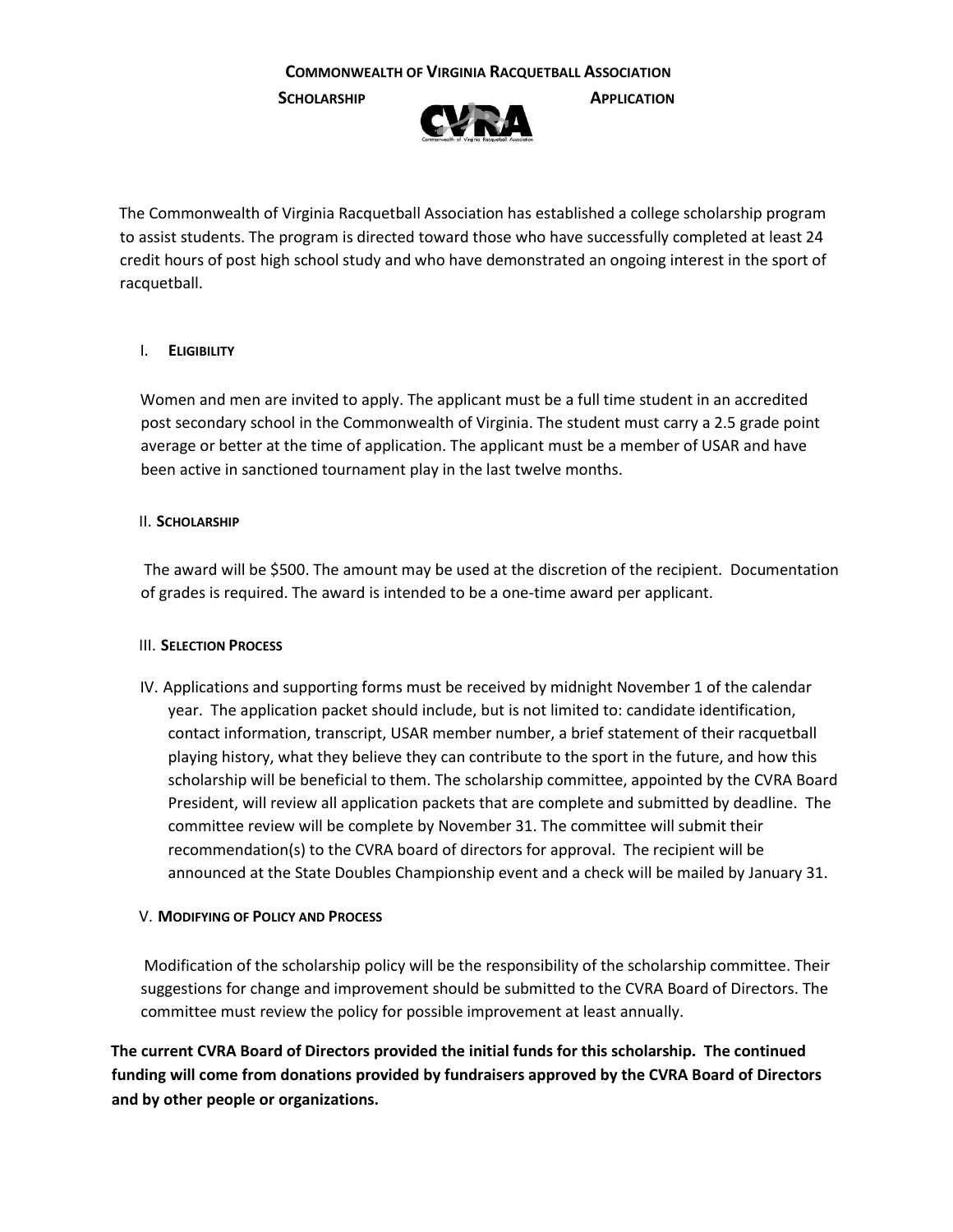**SCHOLARSHIP APPLICATION**



### **INSTRUCTIONS**

These instructions pertain to the submission of a CVRA Collegiate Scholarship application packet and are furnished to ensure that students understand the requirements before submitting an application. Applicants can download the scholarship package which includes all forms, the application and instructions for completing the application [at www.CVRA.org](http://www.cvra.org/) The completed application with all enclosures must be returned to the CVRA Scholarship Committee Chairman for distribution to the committee no later than November 1. Checks will be mailed to the winning applicant(s) no later than January 31. This award is intended to be a one-time award per applicant.

The following is a checklist of required documents:

- 1. Scholarship application completed and signed.
- **2. Applicant release form signed.**
- **3. Copy of most recent college transcripts.**
- 4. A brief statement of your racquetball history.
- $\equiv$  5. A brief statement of what you believe you can contribute to the sport of racquetball in the future.
- 6. A brief statement of how this scholarship will be beneficial.

Mail completed application packet to:

Scholarship Committee Chairman

Al Gorman 1033 Little Pine Circle Forest, VA 24551 algorman1937@gmail.com

**All applicants considered for scholarships will be advised in writing as to their selection or nonselection. Commonwealth of Virginia Racquetball Association scholarships are not restricted by race, color, creed, sex, religion, national origin or any other non-merit factors.**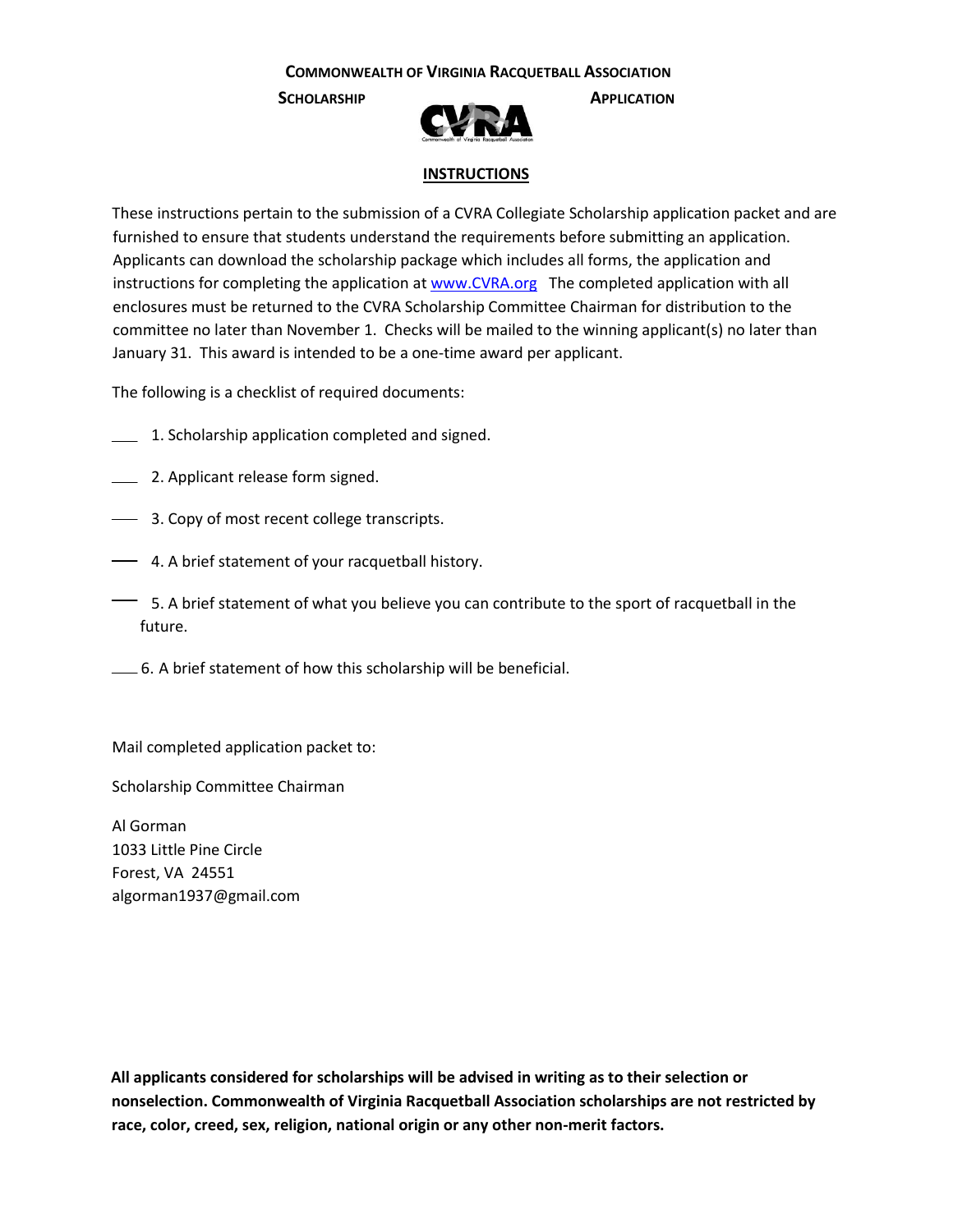

| ı.                                                                                                                              | <b>PERSONAL</b>                    |  |  |  |
|---------------------------------------------------------------------------------------------------------------------------------|------------------------------------|--|--|--|
|                                                                                                                                 |                                    |  |  |  |
| Address                                                                                                                         |                                    |  |  |  |
|                                                                                                                                 |                                    |  |  |  |
|                                                                                                                                 | Telephone (H)<br>(C)               |  |  |  |
| Н.                                                                                                                              | <b>EDUCATION</b>                   |  |  |  |
| Name and address of College or University where you are enrolled:                                                               |                                    |  |  |  |
|                                                                                                                                 |                                    |  |  |  |
| Number of credit hours per semester or quarter: ________________________________                                                |                                    |  |  |  |
| <b>Current cumulative GPA:</b>                                                                                                  |                                    |  |  |  |
| Ш.                                                                                                                              | <b>RACQUETBALL ACCOMPLISHMENTS</b> |  |  |  |
| Number of CVRA sanctioned events you participated in during the last year:                                                      |                                    |  |  |  |
| Number of USAR sanctioned events you have participated in during the last<br>the control of the control of the control<br>year: |                                    |  |  |  |
| Number of MACRC sanctioned events you have participated during the last<br>year:                                                |                                    |  |  |  |
| Are you a member of your school's racquetball club or team? If yes, please specify:                                             |                                    |  |  |  |
| IV.                                                                                                                             | <b>OTHER INFORMATION</b>           |  |  |  |
| List your USAR member number:<br><u> 1989 - Johann Stoff, Amerikaansk politiker († 1908)</u>                                    |                                    |  |  |  |
| List your USAR member expiration date:<br><u> 1980 - Johann Barbara, martxa alemaniar arg</u>                                   |                                    |  |  |  |
|                                                                                                                                 |                                    |  |  |  |
| How long have you been a member of the USAR?                                                                                    |                                    |  |  |  |